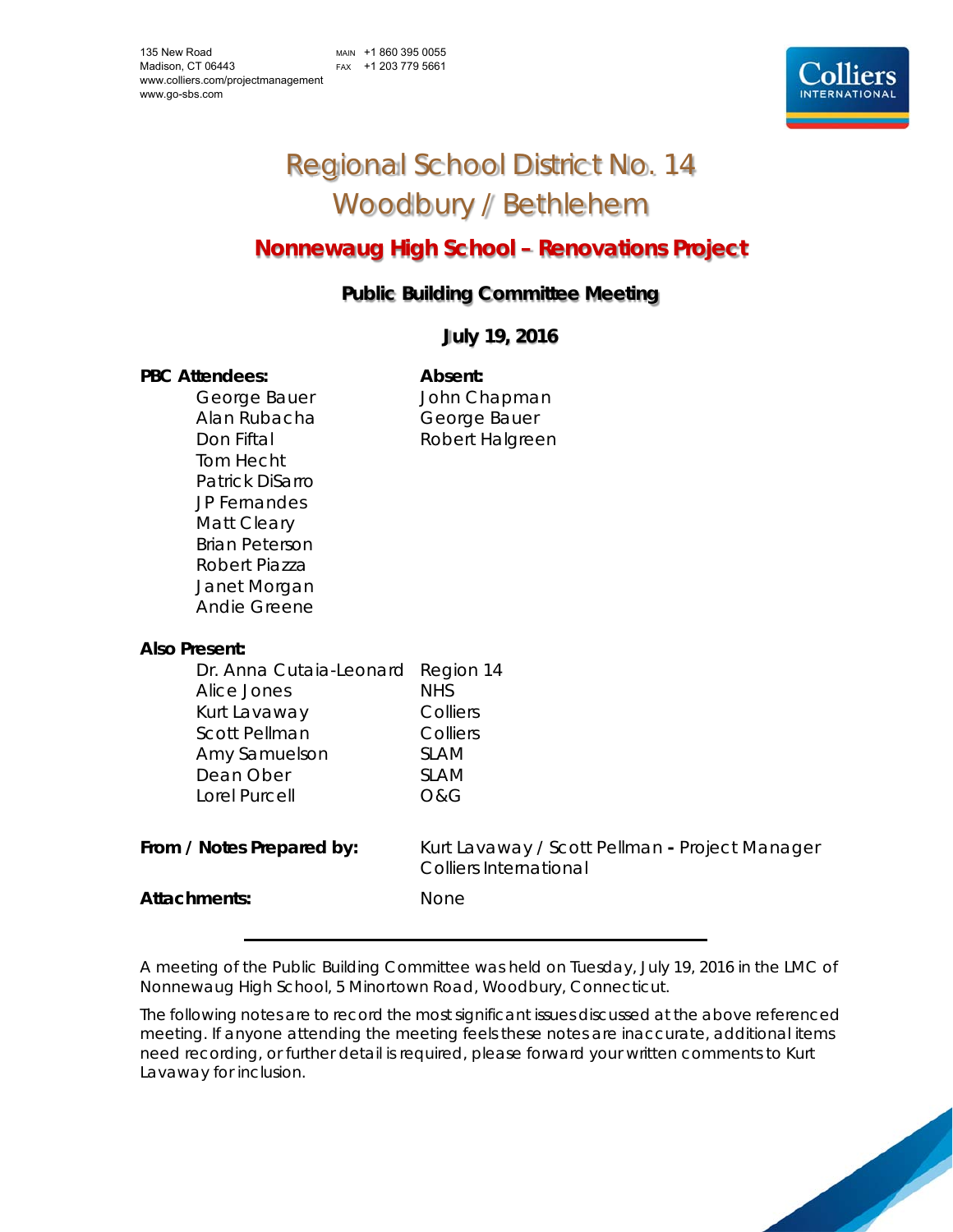

- 1. J.P. Fernandes called the meeting to order at 6:30 PM.
- 2. OPM Report Kurt Lavaway reported on the following:
	- Colliers and O&G Met with SLAM and the working group on Tuesday July 12th to review program and test fits, the result was presented at this building committee meeting. The team also discussed preparations for the meeting with the OSCG and the State process with a focus on maximizing reimbursement while maintaining the program.
	- Survey and wetland flagging has started this week and it is anticipated that topo data collection will commence next week.
	- Hazardous Material testing and inspection work in the field has been completed and the samples have been sent out for testing, a draft report should be complete by end of the month.
	- Dr. Anna and Wayne have reached out to OSCG and the team is attempting to schedule a Prep meeting for the second week in August 2016.
	- O&G's contract business terms have been completed, the contract is being reviewed by the District's attorney who received it this past Monday. Once that review is complete, the contract can be executed by both parties.
- 3. Amy Samuelson of the SLAM Collaborative presented the following through a power point presentation:
	- a. Final program review
		- There has been no further progress on site plans, the design team is waiting until the survey and wetlands delineations have been completed and SLAM has met with the working group, O&G and Colliers to review. The primary and secondary site elements have been placed on conceptual site plans with a corresponding list. Amy Samuelson presented the concept site plans which included an entrance road reconfiguration to improve parent and bus separation, athletic field configuration and designations along with the tennis courts. All of which will need to be verified with the athletic director.
		- The updated floor plans were presented, two options, A&B. Test fits demonstrate that the program will fit in the existing building including the terrace build out. The concepts looked to utilize as many of the existing walls as possible, spaces will receive new finishes including acoustical treatment. Bathrooms will be relocated and enlarged. The Central Office remains in the current location and will receive new MEP systems including lighting and ceilings. Both options include a new connection corridor to the lower level. Access to gymnasium is difficult, SLAM will have to work with the existing configuration, design elements could be added for way finding.
	- b. Option A
		- **Main level** The existing main entrance remains requiring the main office suite to be re-designed to address security. The Auditorium has been reduced in size. Option A will result in approximately 425 to 475 seats. About 1200 s.f. of additional program space on each floor will be provided by the reduction of the auditorium.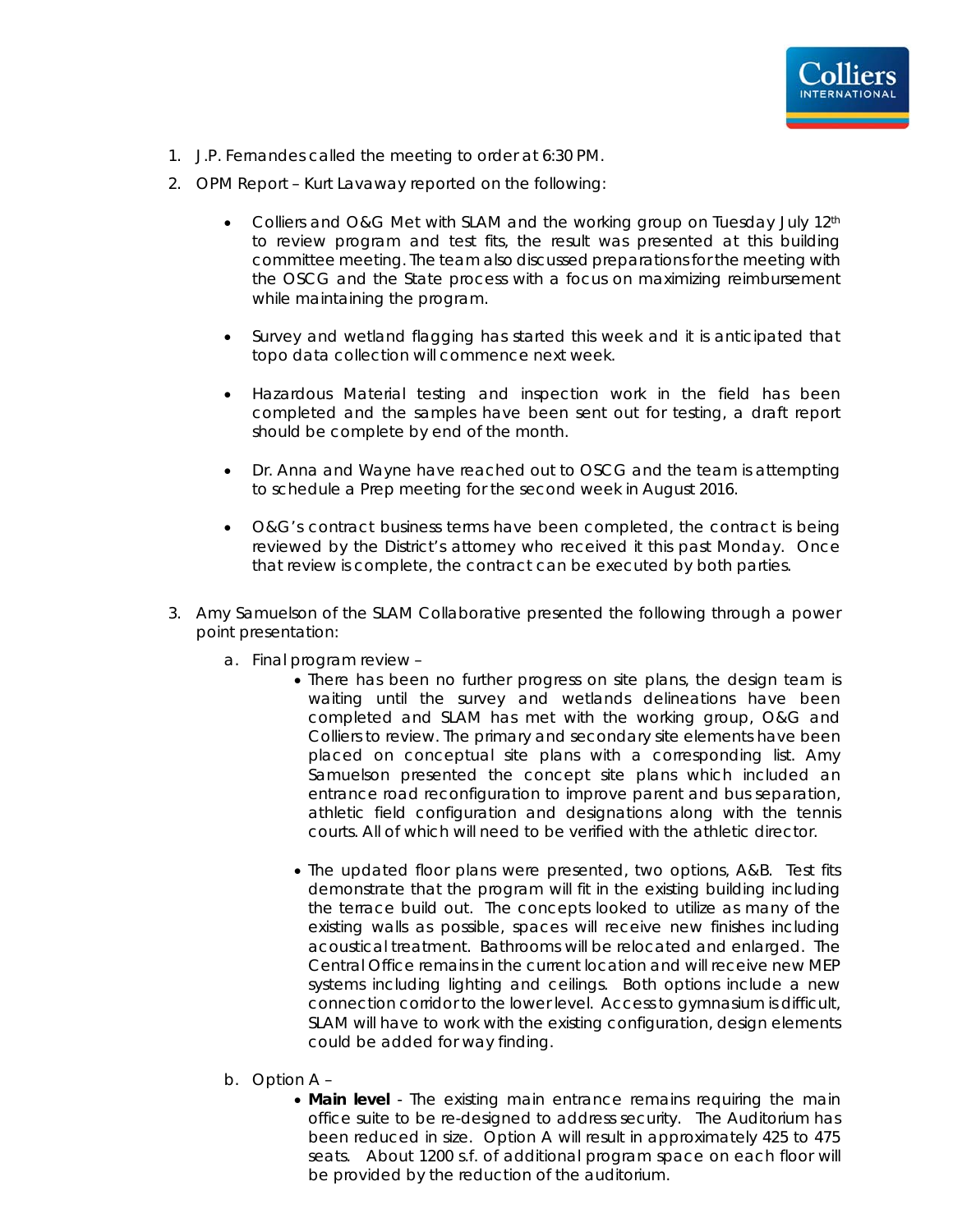

- JP Frenandez commented positively on the reduced seating with additional program spaces in the captured areas.
- **Lower level** Culinary Arts infill at lower level allows easy access for Seniors and overflow to the reconfigured cafeteria. There will be new locker facilities and training rooms. Some new storage will be provided. Student services will receive minimal renovations, the kitchen is in great shape and the design will try to maintain as much as possible, the server will be completely renovated for better flow and efficiency.
- **Second floor** Two art rooms have been designed into the area currently occupied by three existing rooms to make appropriate spaces. The plan uses the long structural bays for science labs reducing interior windowless spaces.
- Patrick DiSarro would like the engineering lab/robotics to be located on first floor however recognizing that adjacencies may suffer to the proposed digital design lab and storage on second floor.
- Pros and Cons to option A were presented. It was noted that some of the same issues can be found on each option.
- c. Option B
	- **Main level** New entry, provides opportunities for the public to find the school entry point and resolves security issues by bringing the entry close to the admin entrance. Auditorium renovation without area reductions would result in approximately 550 to 600 seats. This plan does not provide area in auditorium for other program spaces.
	- Brian Peterson asked if the new entry could also be added to option "A" – SLAM response – YES, elements within both options are interchangeable.
	- **Lower level** The lower level is substantially the same in both options.
	- **Second floor** One art room is lost in this plan as there is no infill in the auditorium to create the new second floor area.
	- Pros and cons were presented that included some of the same comments as option A.
- d. Exterior entrance options presented by Dean Ober from SLAM.
	- Option A Consolidates the entrance points and embraces the VOAG theme with plantings, softens the building façade. Similar gesture for regional offices.
	- Option B Introduces a living wall, subtle entrance, more barn like with timber frame. Both options embrace natural light and day lighting.
- 4. Questions and Comments from the committee:
	- a. Don Fiftal liked the openness of the connector, in the original estimate was there a line item for a new entry? Where will the money come from?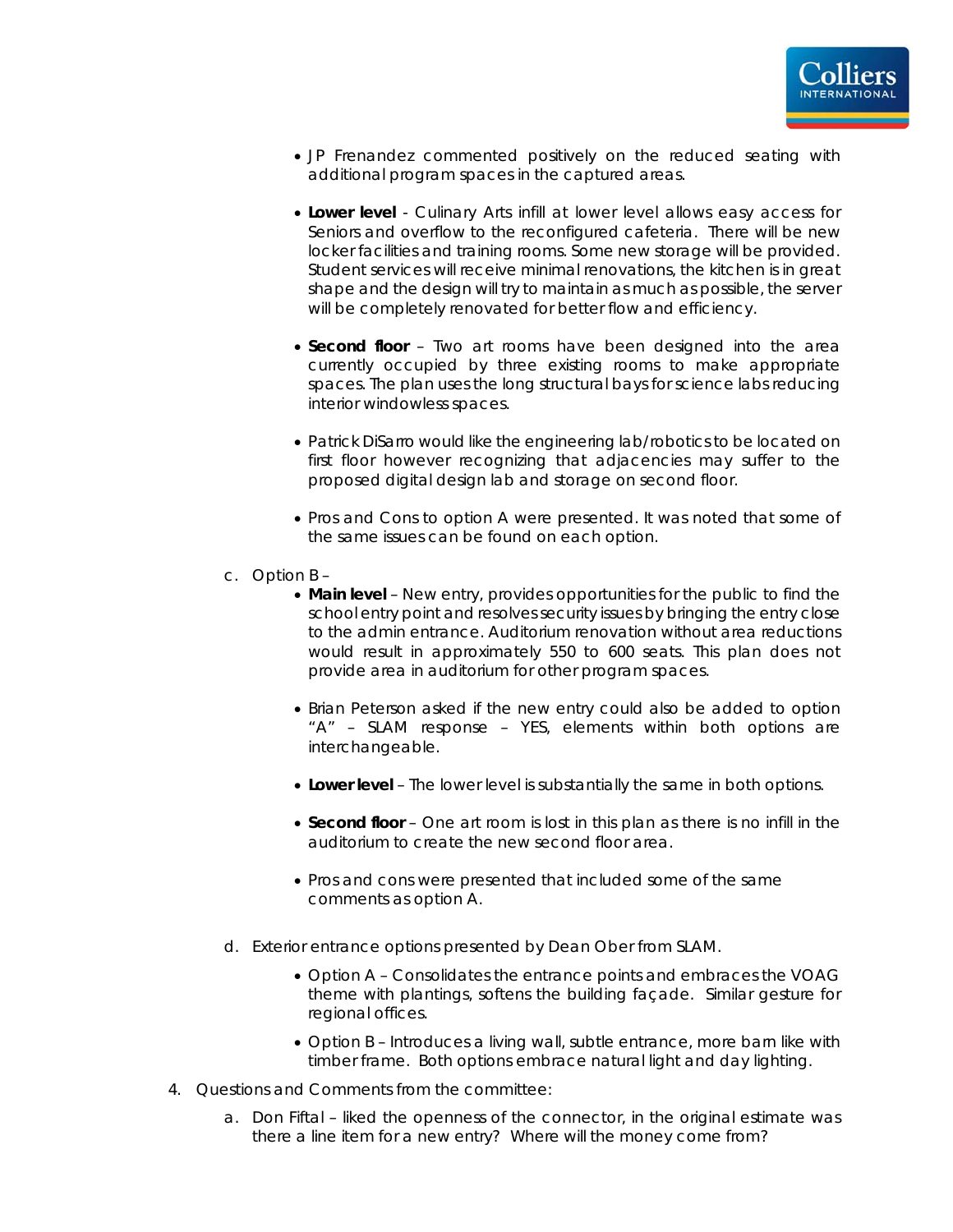- Response The original plan had 19,000 s.f. of additions so something was included. The new area is about 2,000 s.f. offset somewhat by the existing entrance demolition. Costs will be evaluated by O&G to determine what can be afforded.
- b. Don Fiftal Observation The screen in entrance option B without vegetation looked institutional – he was concerned about the look with vegetation however that might attract insects, liked idea of softening the masonry wall.
- c. Lorel Purcel from O&G commented that the reduced Auditorium provides extra swing space for construction phasing.
- d. Patrick DiSarro Commented that the new entry provides natural light for admin.
- e. Andie Green What are the advantages with a new entry that requires limited revisions to administration verses maintaining the existing entry which would require more extensive renovations to administration for security.
	- SLAM Response There are advantages to guidance as it is currently undersized, this area includes special education and the school psychologist which can be included with admin.
- f. Brian Peterson Commented that not doing a major addition saves money for smaller additions.
- g. Janet Morgan Liked the new entrance but thought the rear corridor design might be to elaborate and concerned it would be taking away from program elements.
	- SLAM Response The design is attempting to eliminate dark hallways, need openness for communication and the new corridor solves bottleneck problems. Openness also improves internal security.
- h. Mike Molzon -Director of grounds have you looked at the connector to Vo-Ag?
	- SLAM Response It is currently being reviewed and needs to be done in a way that will not require the Vo-Ag building to be sprinklered.
- i. Suggestion by Colliers, SLAM should look at the potential of isolating the new connector to use as pass through on off hours and for athletic field access from the front parking lots. Doors could be introduced on hold opens to isolate the space from the rest of the school.
- 5. Colliers presented the Commissioning agent proposals.
	- After reviewing the proposals and Colliers cost comparison spreadsheets, the committee requested a further review of the two low bidders, specifically to determine what the fee for the two low proposals would look like to include unlimited meetings as opposed to a set number?
- 6. A proposal was presented to perform a septic system existing conditions investigation requested by SLAM and their Civil Engineer. Colliers received an independent informal quote with unit costs that further validated the requested fee for the Septic system review. It was also noted that this approach would provide sole ownership of the septic system investigation and design to the Design team.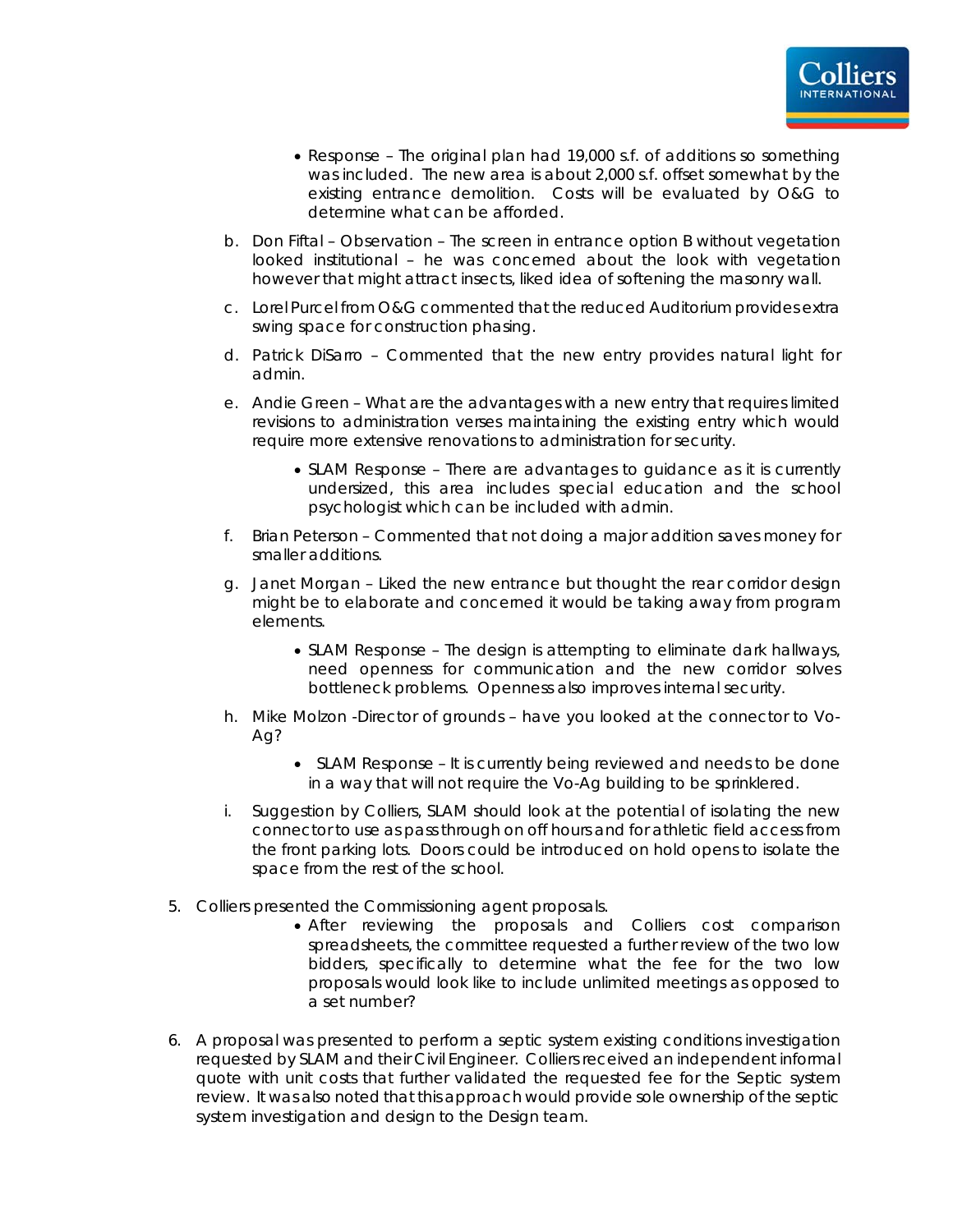

- The committee noted that two years ago the school submitted for permit and a wastewater management plan which to date still needs to be completed. The committee also questioned why this service was not part of the Civil Engineers base contract work. The proposal was tabled until the next meeting, pending further review of their scope.
- The Design team will need to certify that the project is in compliance with DEEP and local requirements, SLAM to review requirements with their Civil Engineer and report back to the committee at the next meeting including a clarification of scope.
- 7. A proposal was presented for additional survey information requested by the Design Team to survey 500 feet of roadway profile at the entrance to the school for use in design and OSTA permitting.
	- The committee noted that an OSTA certificate was issued in 1999 with the last building project and the Design team should research that as the entrance configuration and curb cut location will remain in the same general area. The Committee also questioned the cost of the additional survey as it related to the overall fee and if that work should have been included by the Surveyor in their original bid. The proposal was tabled until the next building committee meeting pending further review with the Civil Engineer.
	- The Design Team will provide more research to confirm the need for the requested additional survey.
	- Colliers will request a detailed breakdown of the additional Survey Fee and scope.
- 8. Alan Rubacha asked where the project was in terms of schedule.
	- Colliers responded that the design team has started the Schematic Design phase following the last building committee meeting that presented the final program on June 20, 2016. The project schedule has slipped slightly due to the need to verify corrections in the grant application and to get clarification from OSCG on renovation status. Since this has a major impact on how much the State will reimburse on the project.
	- Kurt Lavaway mentioned that the overall project schedule will be presented at the next building committee meeting.
	- Alan stressed the need to review the schedule often to avoid further schedule extensions. Colliers agreed and reiterated that the working group has been informed of the process ongoing with OSCG and will be scheduling a prep meeting as soon as possible to get better clarity on the State disposition on the grant. This will allow further development of the budget options to be presented to the building committee following the prep meeting.